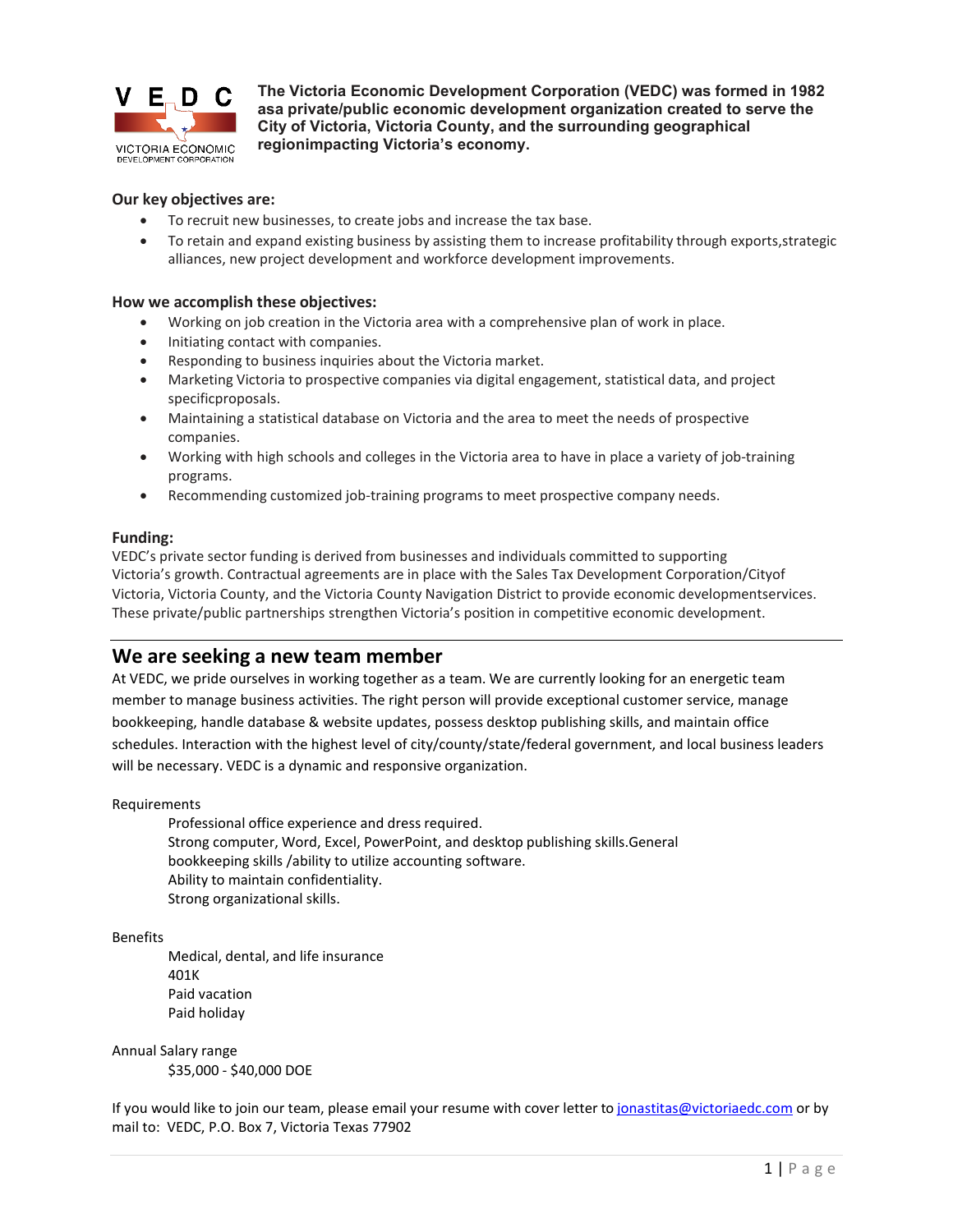# **Victoria Economic Development Corporation**

# **Operations Manager – Job Description**

# **Requirements**

- Professional office appearance required.
- Self-starter with ability to work independently.
- Ability to operate standard office equipment utilize personal computers and computer softwareto perform word processing, spreadsheet and specialized functions using Word, Excel, and PowerPoint.
- Demonstrated competency, skill and ability to use desktop publishing and graphics design software. Company utilizes Adobe Creative Cloud; will train right candidate.
- Communicate effectively both verbally and in writing using proper English, spelling, grammar, punctuation and business formats.
- Ability to deliver exceptional customer service.
- Ability to maintain confidentiality.
- Operate a multi-line telephone.
- Maintain accurate, up-to-date files, statistical data, and records.
- Type accurately, efficiently, and proofread documents.
- Research and organize information from various sources for reports.
- Establish and maintain effective relations with those contacted in the course of work.
- Work under pressure of deadlines and prioritize work assignments. Be flexible and adapt to changing conditions maintaining an even disposition using patience and tact during interruptions.
- Understand and follow oral and written instructions, using independent judgment while performingroutine duties.
- Develop solutions, within established guidelines, using initiative and sound judgment.
- Business writing.

# **Operations Manager Duties include but are not limited to:**

#### **Office Operations**

Plan, direct and coordinate daily office operations, including:

- Compose and type correspondence.
- Monitor and purchase office supplies and plan the use of materials and equipment.
- Obtain bids for all major office expenditures.
- Monitor and control computer and peripheral equipment operation and maintenance.
- Maintain daily computer back-up system.
- Pick up and drop off mail. Review and note important correspondence.
- Maintain records of lease/maintenance agreements of office equipment.
- Maintain US Postal/ FedEx record of purchase and use of postage.
- Keep track of employee leave; vacation, sick, etc.
- Maintain computer databases of 1,000+ names and addresses for mail outs.
- Gain and maintain knowledge of issues of an economic, legislative or political nature that affectVictoria and the region.
- Provide coffee, refreshment service as needed for office and weekly meetings.

#### **Financial**

- Use customized accounting program to pay invoices and payroll, balance accounts.
- Assist President to formulate annual budget for organization.
- Receive and verify invoices and statements.
- Code checks to budget.
- Prepare and make monthly tax deposits.
- Deliver and receive financial reports at accountant's office.
- Prepare and mail checks and tax payments.